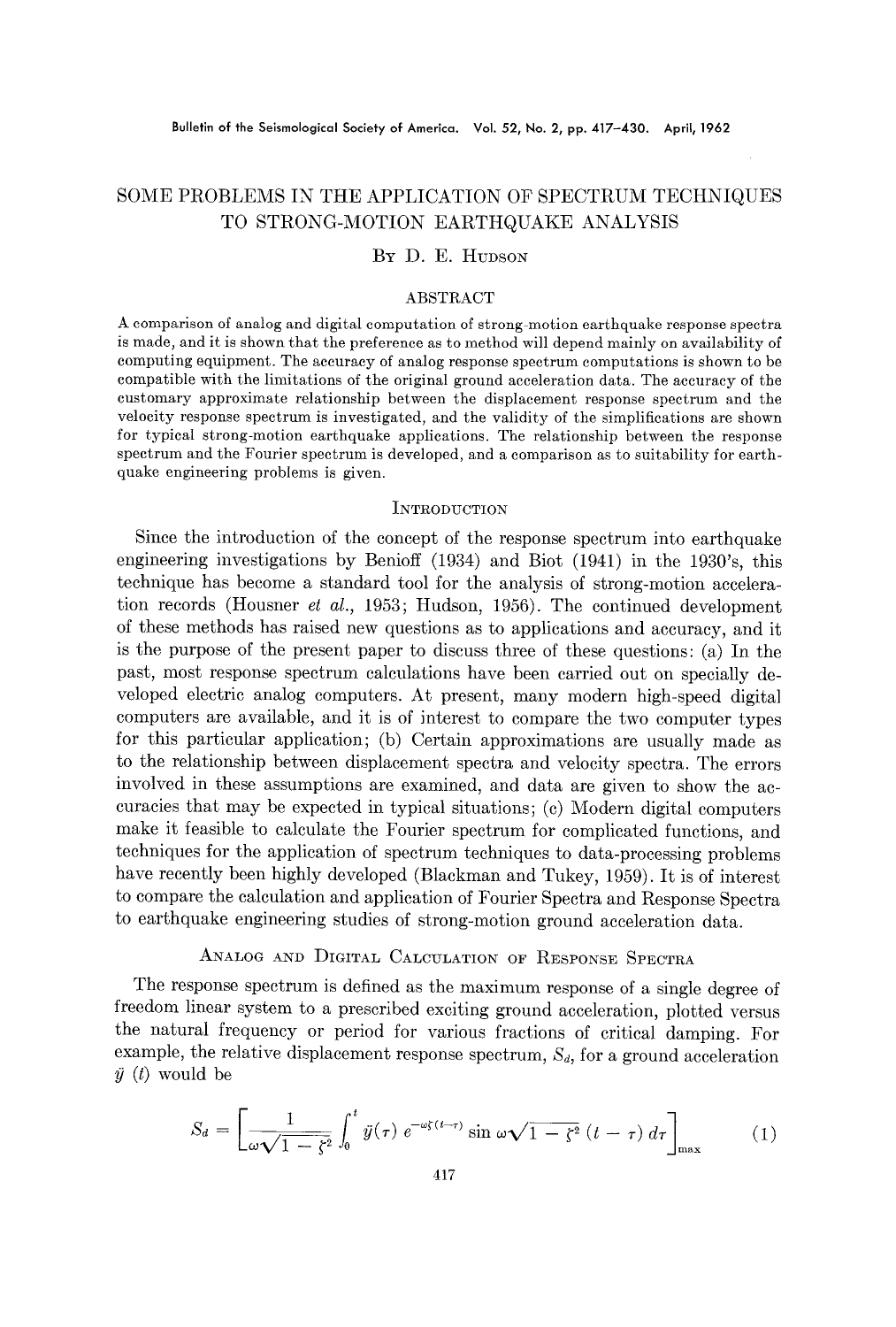where  $\omega$  is the natural frequency of the system and  $\zeta$  is the fraction of critical damping.

The numerical evaluation of eq. (1) is rendered troublesome by the fact that  $\ddot{y}(t)$  is a complicated function requiring some 500-1000 points to define it, and by the requirement that a maximum value at some unknown time must be determined by scanning the total response time for each point. To describe the complete set of response spectrum curves for the desired ranges of frequency and damping usualIy requires some 500 calculated points.

Analog computation techniques are particularly well suited to such response calculations, and the first complete earthquake spectrum calculations were made using a mechanical analog in the form of a torsion pendulum (Biot, 1941). A logical next step was to replace the mechanical torsion pendulum by the more convenient electrical analog, which greatly speeded up the process and increased the accuracy (Housner and McCann, 1949). These developments culminated in the development of the Electric Analog Response Spectrum Analyzer, now being regularly used at the California Institute of Technology and the U. S. Coast and Geodetic Survey for earthquake aecelerogram analysis (Caughey *et al.,* 1960).

The recent increased availability of large, high-speed digital computers has raised the question as to how these digital computation methods would compare with the analog computer for earthquake response spectrum determinations. For certain problems the potential for increased accuracy of the digital machines might be an advantageous factor. More important, however, is the fact that almost any research group now has access to some kind of digital computer, whereas suitable analog devices are less generally available.

## DATA PREPARATION

The most difficult part of the response spectrum determination for either digital or analog computer is the preparation of the input data in a proper form for the computer. The ground acceleration-time curve as recorded by the standard U. S. Coast and Geodetic Survey strong-motion accelerograph is in the form of a trace on a photographic paper, which must be converted in some way to a suitable electric signal.

For analog computing, this is done by a special plotting device, which produces a variable width film trace on the periphery of a thin transparent circular film disk (Caughey *et al.,* 1960). This film disk is then rotated between a light source and a photocell to produce the analog signal. The whole process of modifying the original accelerogram and preparing the film disk takes approximately four hours for an average earthquake record.

For the digital computer, the accelerogram is approximated by a series of straight line segments, and the acceleration-time coordinates of the endpoints of each segment are punched on the input tape or on cards. For earthquake accelerograms it is usually sufficient to connect only the peaks and obvious points of slope discontinuity, although sometimes additional points must be picked to correctly indicate trace curvature. To read and manually punch the 400-500 points required for the average earthquake accelerogram takes about eight hours. If an automatic plotter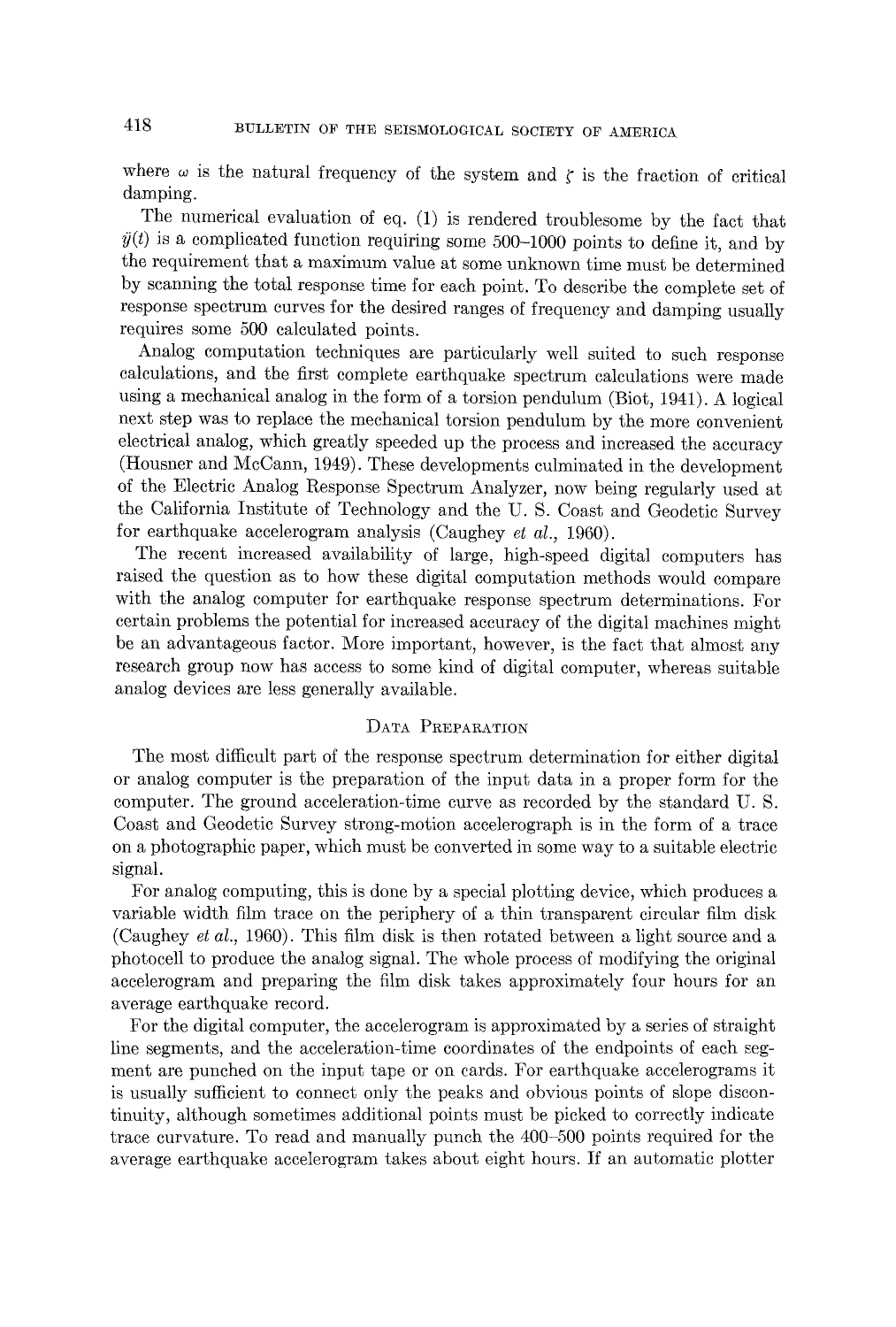which requires only a cross-hair setting on each point is available, this time can be reduced to about two hours.

An ideal solution to the above data processing difficulties would be to record the original data in digital form. Considering that the frequency range of the accelerometer must extend to at least 20 cycles per second, this would present some difficulties, of an economic rather than a technical nature. If a digital recording could be provided from the beginning, the superiority of digital computing techniques for response spectrum calculations would be unquestioned. If digital recording is not practicable, a considerable improvement over present practice could be attained by some recording method, such as magnetic tape, which would directly produce an analog electric signal. This electric signal could then be easily operated upon to produce input tapes having any desired characteristics.

The alteration of existing strong-motion aeeelerographs for digital or magnetic tape recording does not seem to be economically feasible at the present time. The strong-motion accelerograph networks throughout the world will need to be greatly expanded in the future, however, and there should be major design efforts to produce more suitable instrumentation embodying all modern advances in measurement and data processing techniques.

### DIGITAL RESPONSE SPECTRUM DETERMINATIONS

The digital computations to be reported here were made on a standard Burroughs 220 Digital Computer at the California Institute of Technology. This machine has a 5000 word memory and a 185  $\mu$ s clear and add time.

The input accelerograms were represented by a series of straight lines as mentioned above. An exact expression can be written for the response of a single degree of freedom, damped, linear system for each straight-line segment of the applied excitation. By matching the initial conditions for solutions corresponding to each segment, an analytical expression for the total response can be obtained. These analytical solutions were solved by the digital computer in a purely arithmetical way; no numerical approximations were introduced other than those inherent in round off and in the evaluation of trigonometric functions.

In fig. 1 is shown the result of two different digital computations of a relative velocity response spectrum. In both cases the input data were that prepared by Professor Glen V. Berg of the Department of Civil Engineering, University of Michigan, from the original aecelerogram. The solid line spectrum is that calculated at the California Institute of Technology using the Burroughs 220 computer and the above *"exact"* method. The dashed line is the spectrum calculated at the University of Michigan on an IBM 704 computer using a Runge-Kutta computation scheme. The time interval used in the Runge-Kutta program was  $\frac{1}{24}$  of the response period, or the distance to the next accelerogram point, whichever was smaller. It was found that by reducing this time interval to one-half of the above, the spectrum curve coincided with the "exact" curve, at the expense of an increase of computation time of some  $50\negmedspace-\negspace100\,\%$ .

In order to investigate the errors that might be introduced in the process of reducing the original accelerogram to digital form, a completely independent re-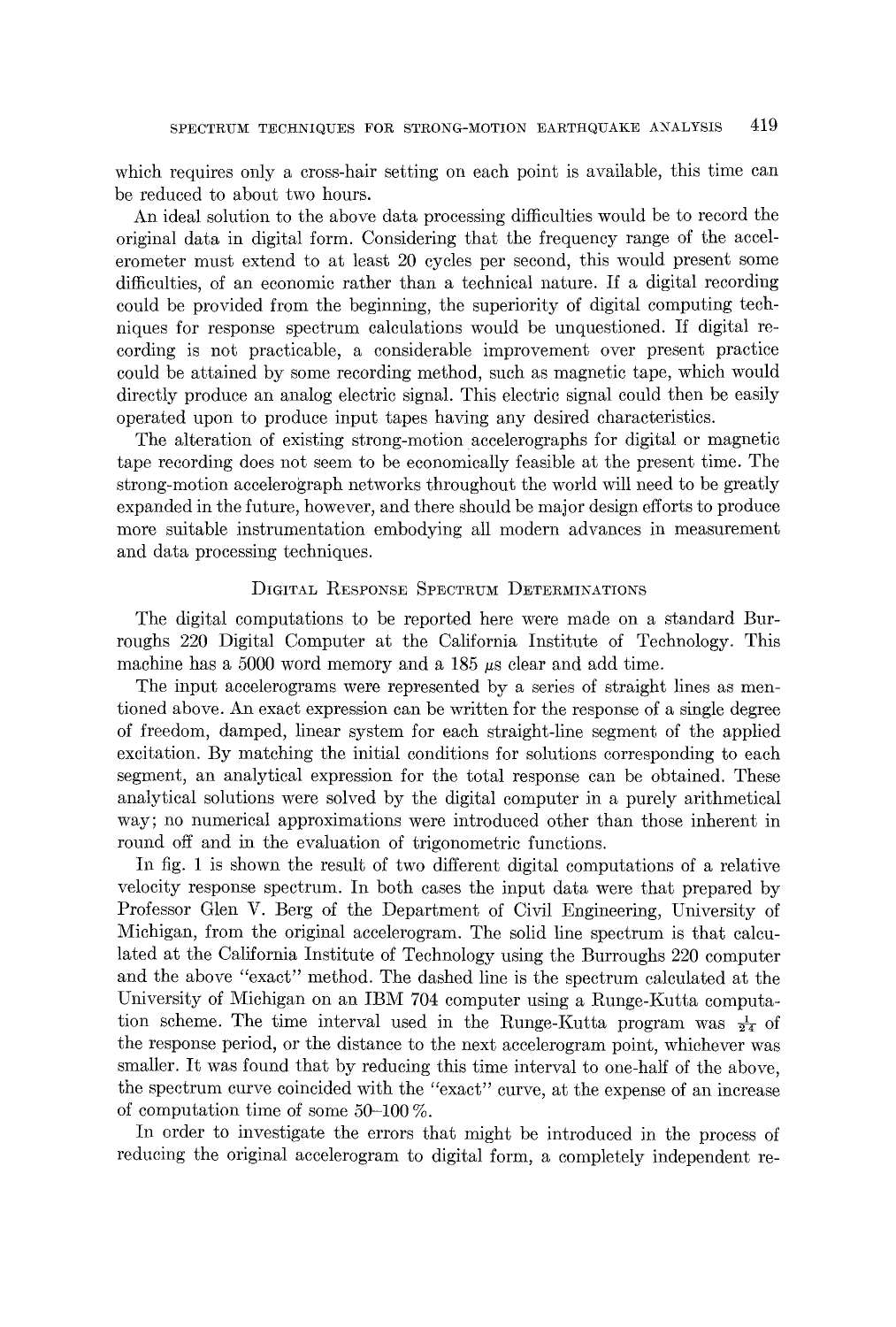duction of the original aecelerogram was carried through. In fig. 2 the solid line is the velocity spectrum as calculated on the Burroughs 220 computer with the "exact" method, using digital data as reduced from the original aecelerogram at the California Institute of Technology. The dashed line shows the results of using exactly the same machine and method on the digital data produced at the University of Michigan. The deviations indicated in fig. 2 should thus be an indication of the accuracy inherent in the original aecelerograph record, as far as response calculations are concerned. It would seem that deviations of the order shown in fig. 2 should therefore not be considered as significant in response spectrum work.

Figure 3 shows a comparison of response spectra calculated by ditigal and analog methods. The solid line was calculated on the Burroughs 220 computer using the



FIG. I. Comparison of different digital response spectrum calculations from same input data.

"exact" method. The dashed line is a previously published response spectrum calculated on the original model of the electric analog response spectrum analyzer (Housner, 1953). Comparing fig. 3 with fig. 2, we see that the deviations between the digital and analog solutions are a little larger than the deviations between the two digital results. As would be expected, the analog process introduces a somewhat greater error, since not only the errors in the function generation enter, but also additional computational errors such as those involved in reading amplitudes on the screen of a cathode ray tube. The deviations indicated in fig. 3 are believed to be a realistic picture of the accuracies to be expected in the published response spectrum curves. Part of the difference in fig. 3 can be explained by the fact that different period coordinate points are used in the two methods, and in the vicinity. of sharp peaks this might introduce a large local deviation which would not in fact be significant for the general shape of the spectrum curves.

Although the past analog calculations have of course introduced additional errors over those inherent in the basic data, figs. 2 and 3 indicate that these analog determinations have been adequate to define the significant features of the spectrum curves.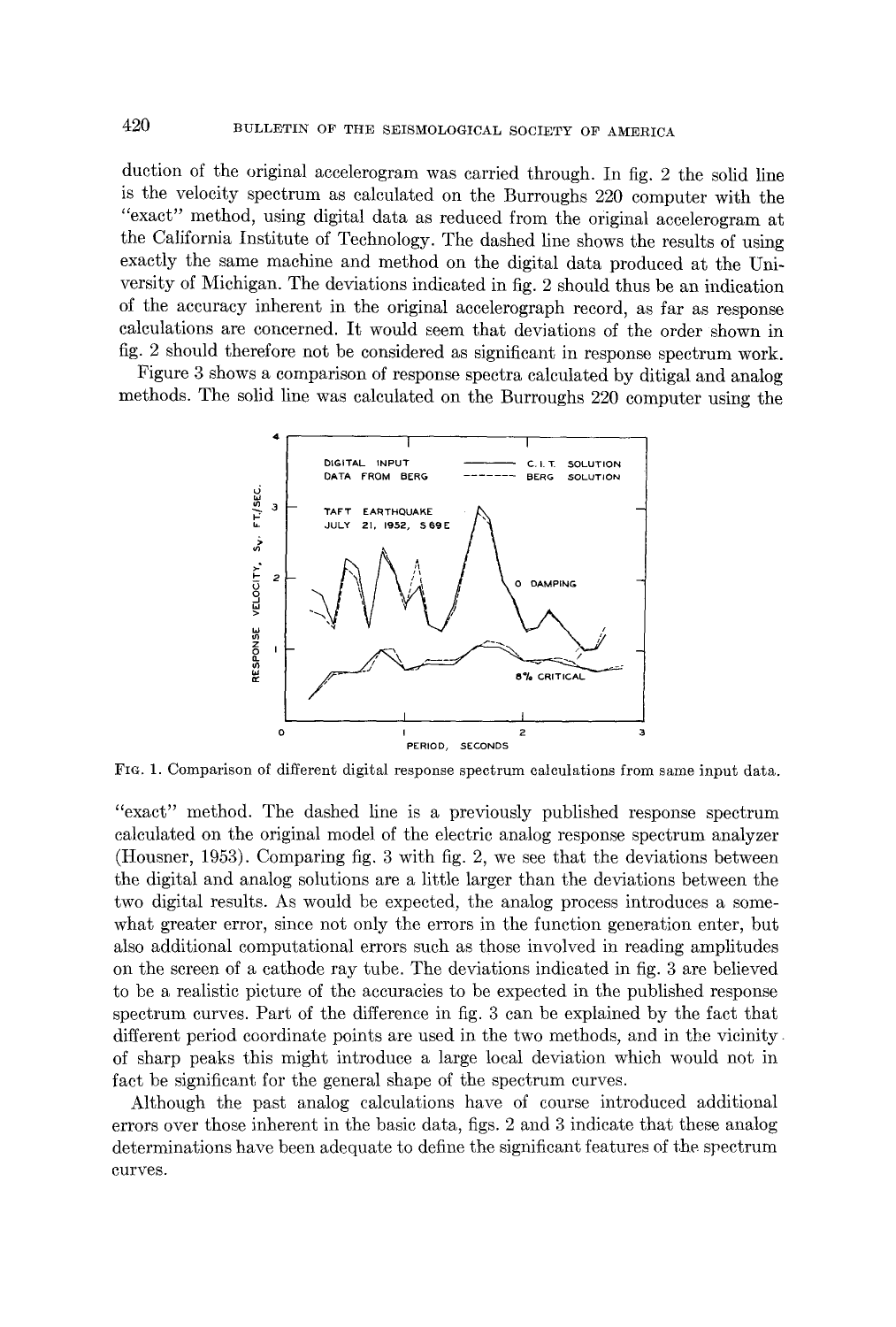**DIGITAL AND ANALOG COMPUTING TIME** 

**To compare the computation and plotting time by digital and analog methods, consider a typical set of earthquake response spectrum curves for five different damping values, requiring a total of about 400 points. On the electric analog re-**



FIG. 2. Digital response spectrum calculations for independently reduced input data.



FIG. 3. Comparison of digital and analog response spectrum calculations.

**sponse spectrum analyzer this job can be done in about two hours. The Burroughs 220 digital computer using the "exact" method requires about seven hours. By using approximate numerical techniques, which, as shown above, have an accuracy consistent with the original data, the digital time can be reduced to about two hours. If a higher speed machine such as an IBM 709 is available, another factor of 1.5 to 2 improvement can be realized.** 

**Considering the above computing times, and the data preparation time pre-**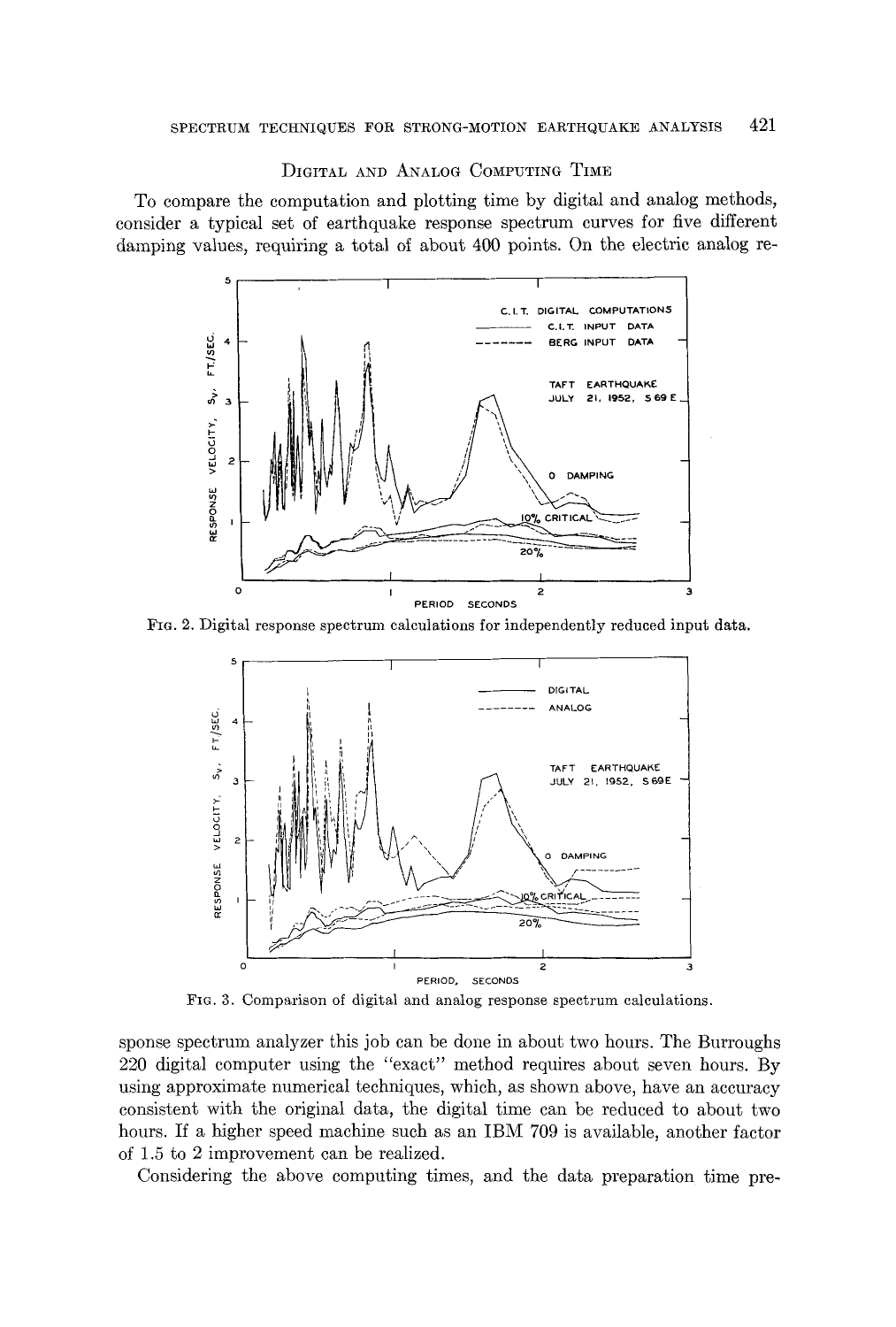viously mentioned, the following conclusions can be reached. If a high speed computer equivalent to an IBM 709 is available along with an automatic data reduction and plotting system, the digital computation would have a clear advantage in speed and accuracy over the analog methods. In the absence of automatic data reduction and plotting devices, analog computing would be a somewhat quicker method, provided that suitable function generation equipment were available. The Mark II electric analog response spectrum analyzer is still the most feasible method of producing response spectrum curves on a routine basis. Research groups who are making such calculations on only an occasional basis would probably find it more practicable to use digital computing rather than to develop the equivalent of the electric analog response spectrum analyzer.

An advantage of the digital method that should be mentioned is the ease with which other calculations than response determinations can be carried out on the earthquake accelerograms. For example, the double integration of aceelerograms to give displacements, which requires various corrections and adjustments of the data, can easily be handled on the digital machine (Berg and Housner, 1961).

## DISPLACEMENT AND VELOCITY RESPONSE SPECTRA

Depending upon the application, it may be convenient to use displacement, velocity, or acceleration response spectra. Since there are simple approximate relationships between these various spectra for earthquake-like excitations, it has not ordinarily mattered which was originally calculated (Hudson, 1956). The exact relationships are somewhat complicated, however, and questions sometimes arise as to the errors involved in using the simplified equations.

The exact expression for the relative displacement of a single degree of freedom, damped, linear system acted upon by a ground acceleration  $\ddot{y}(t)$  is:

relative displacement

$$
= -\frac{1}{\omega\sqrt{1-\zeta^2}}\int_0^t \ddot{y}(\tau) e^{-\omega\zeta(t-\tau)}\sin\omega\sqrt{1-\zeta^2}\,(t-\tau)\,d\tau \tag{2}
$$

where, as before,  $\omega$  is the undamped natural frequency, and  $\zeta$  is the fraction of critical damping. The exact expression for the relative velocity may be obtained by differentiating eq. (2):

relative velocity 
$$
= -\int_0^t \dot{y}(\tau) e^{-\omega \xi(t-\tau)} \cos \omega \sqrt{1-\xi^2} (t-\tau) d\tau
$$
  
  $+ \frac{\xi}{\sqrt{1-\xi^2}} \int_0^t \dot{y}(\tau) e^{-\omega \xi(t-\tau)} \sin \omega \sqrt{1-\xi^2} (t-\tau) d\tau$  (3)

A further differentiation will give the *absolute* acceleration of the mass:

absolute acceleration 
$$
= \frac{\omega(1 - 2\zeta^2)}{\sqrt{1 - \zeta^2}} \int_0^t \dot{y}(\tau) e^{-\omega\zeta(t-\tau)} \sin \omega \sqrt{1 - \zeta^2} (t - \tau) d\tau
$$

$$
+ 2\omega\zeta \int_0^t \dot{y}(\tau) e^{-\omega\zeta(t-\tau)} \cos \omega \sqrt{1 - \zeta^2} (1 - \tau) d\tau
$$
(4)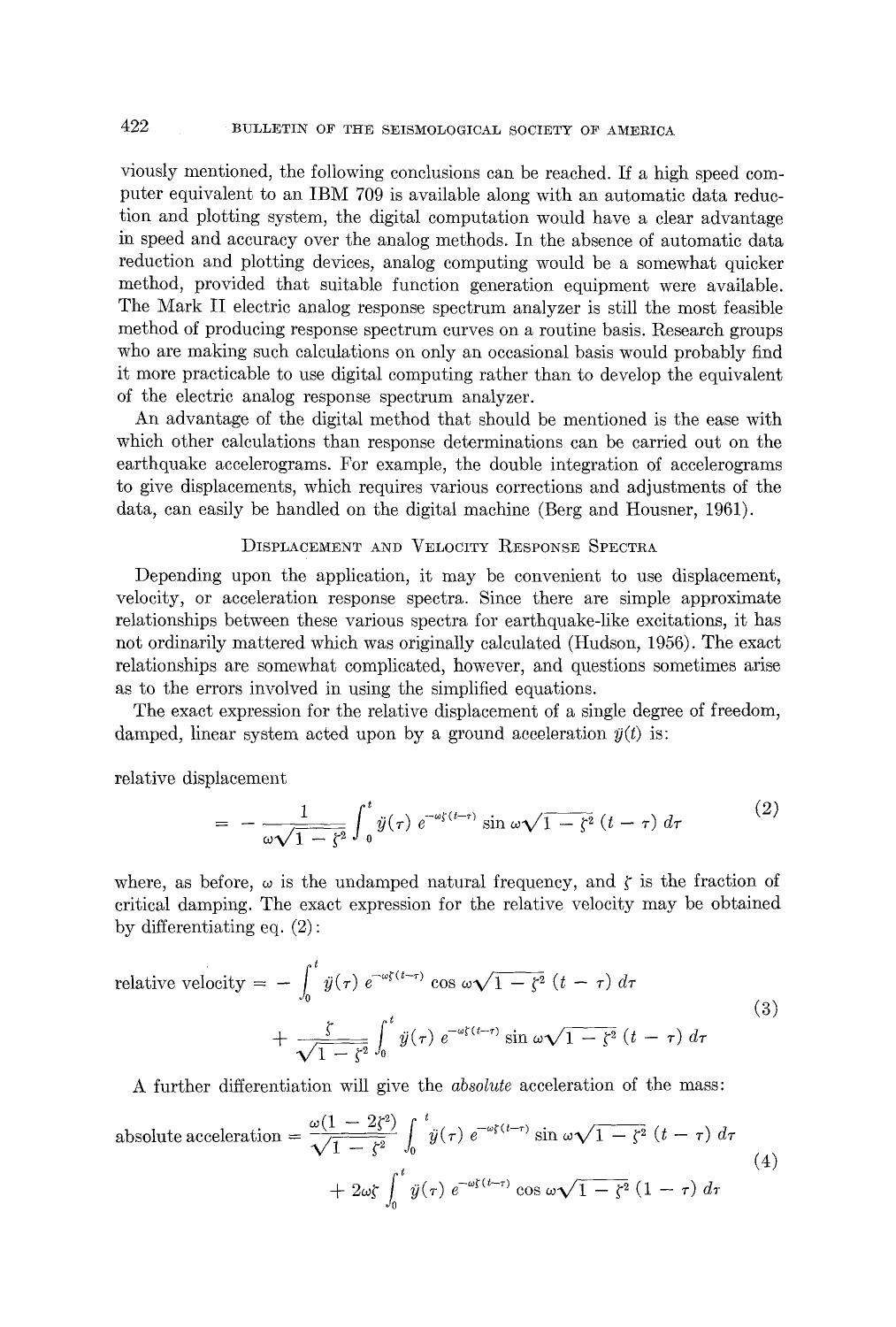Referring to the definition of eq. (1), and comparing eqs. (2) and (3), we see that

$$
\clubsuit_v \approx \omega S_d \tag{5}
$$

where

$$
S_v = \left[ \int_0^t \dot{y}(\tau) \ e^{-\omega \zeta (t-\tau)} \sin \omega \sqrt{1-\zeta^2} \ (t-\tau) \ d\tau \right]_{\text{max}} \tag{6}
$$

Equation (5) is obtained by considering first that the damping is small, so that  $\sqrt{1-\zeta^2} \approx 1$  (in which case the  $\sqrt{1-\zeta^2}$  term might just as well be dropped from eq. (1) and eq. (6) as well), next by dropping the second term of order  $\zeta$  in eq. (3), and finally by replacing the cosine in eq. (3) by a sine. The advantage of this replacement of a cosine by a sine is that displacements, velocities, and accelerations can then all be expressed in terms of the same integral, of the form of that in eq. (6).

For earthquake-like excitations the above approximations can be made plausible, although no rigorous demonstration of the errors involved seems possible (Hudson, 1959).

The best way of evaluating the accuracy of eq. (5) is to calculate the exact relationships from eq. (2) and eq. (3) and to compare the result with the simplified expression. In fig. 4, the solid line is the digital calculation of the velocity response spectrum  $S_{\nu}$  for the Taft earthquake of July 21, 1952, S 69<sup>o</sup>E component. The dashed line is the digital calculation of the quantity  $\omega S_d$ , so that a direct comparison of the two sets of curves will indicate the approximation involved in eq. (5). Referring to eqs. (2) and (3), it will be seen that for the zero damping curve the only approximation is that caused by the replacement of the cosine by the sine, and this evidently does not introduce a significant error except possibly at the relatively long periods. Below a period of 1 second, the curves cannot be distinguished.

As the amount of damping increases, the effect of the second term of eq. (3) is felt, so that at 20 % damping, deviations of the order of 20 % might be expected. It will be seen from fig. 4 that a progressive increase in the deviations does in fact occur as the damping is increased.

In order to check the extent to which the differences of fig. 4 are typical of earthquakes, similar comparisons were made for two other earthquakes, using calculations made on the electric analog response spectrum analyzer. The Golden Gate Park recording of the San Francisco earthquake of March 22, 1957, S 80°E component, of fig. 5 shows a slightly different pattern than fig. 4, although the overall level of the deviation magnitudes is about the same. This Golden Gate Park accelerogram was a very short time duration ground motion containing relatively short period peaks (Hudson and Housner, 1959). For such an excitation, more difficulties might be expected in replacing the cosine by the sine. The velocity response spectrum for Golden Gate Park has been recalculated for purposes of this comparison, and the curve varies slightly from that previously published because of normal errors in reading the cathode ray oscilloscope (Hudson and Housner, 1959).

In fig. 6 is shown a similar comparison for the E1 Centro earthquake of May 18, 1940, E-W component. This  $S_v$  spectrum was calculated on the Mark II electric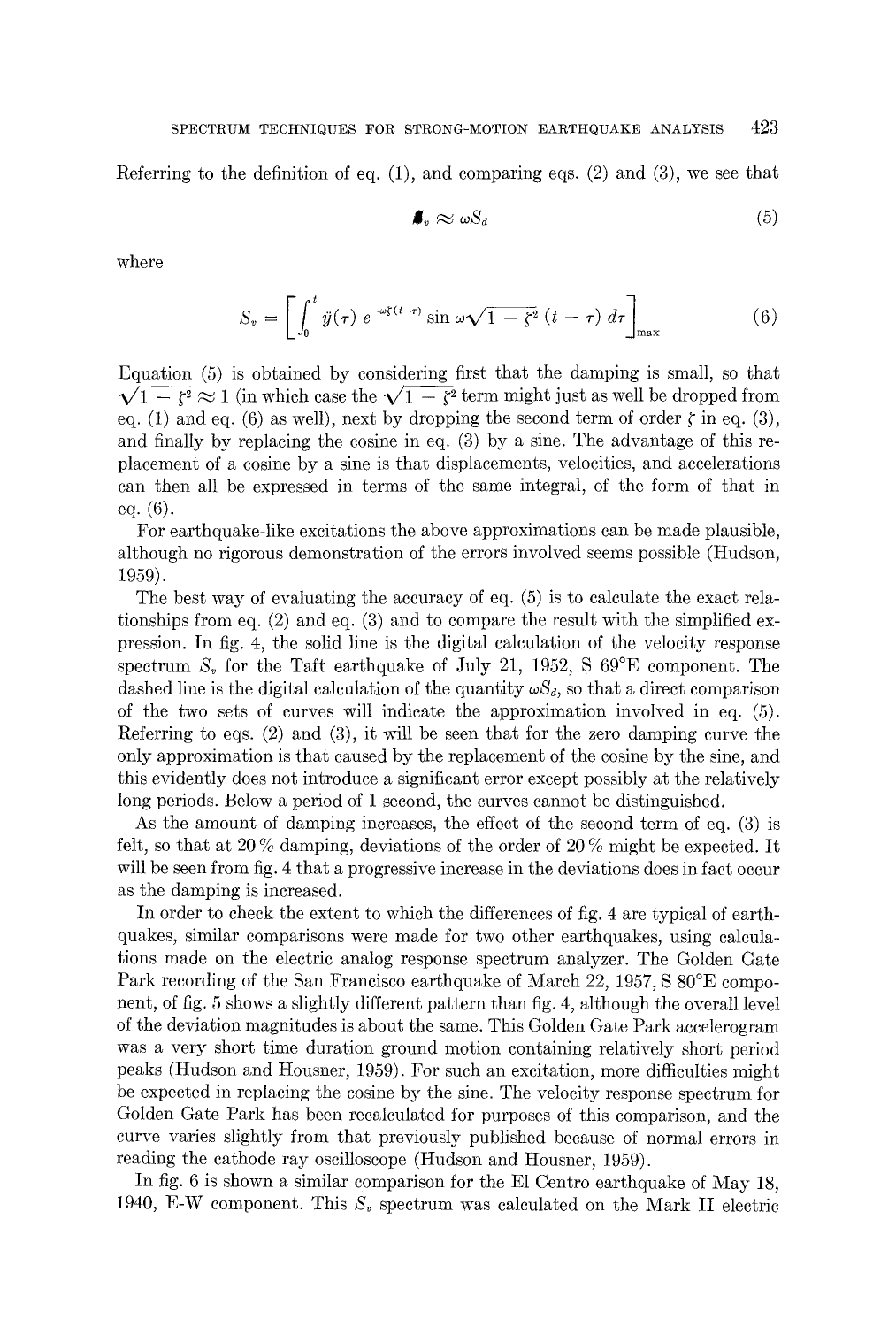**analog response spectrum analyzer, whereas the originally published E1 Centro spectra were calculated on the general purpose analog computer of the California**  Institute of Technology Analysis Laboratory (Housner *et al.,* 1953). The new com-



FIG. 4. **Comparison of velocity spectrum and frequency times displacement spectrum for Taft earthquake.** 



FIG. 5. Comparison of velocity spectrum and frequency times displacement **spectrum for San Francisco earthquake.** 

**putation will differ in some details because different period coordinates were used,**  and in regions of rapidly changing  $S_v$  values, some of the peaks might thus be **altered. The E1 Centro earthquake was a long duration earthquake of relatively large magnitude, and the maximum acceleration peaks occurred late in the record. This response spectrum is likely to be more typical of a major destructive earthquake**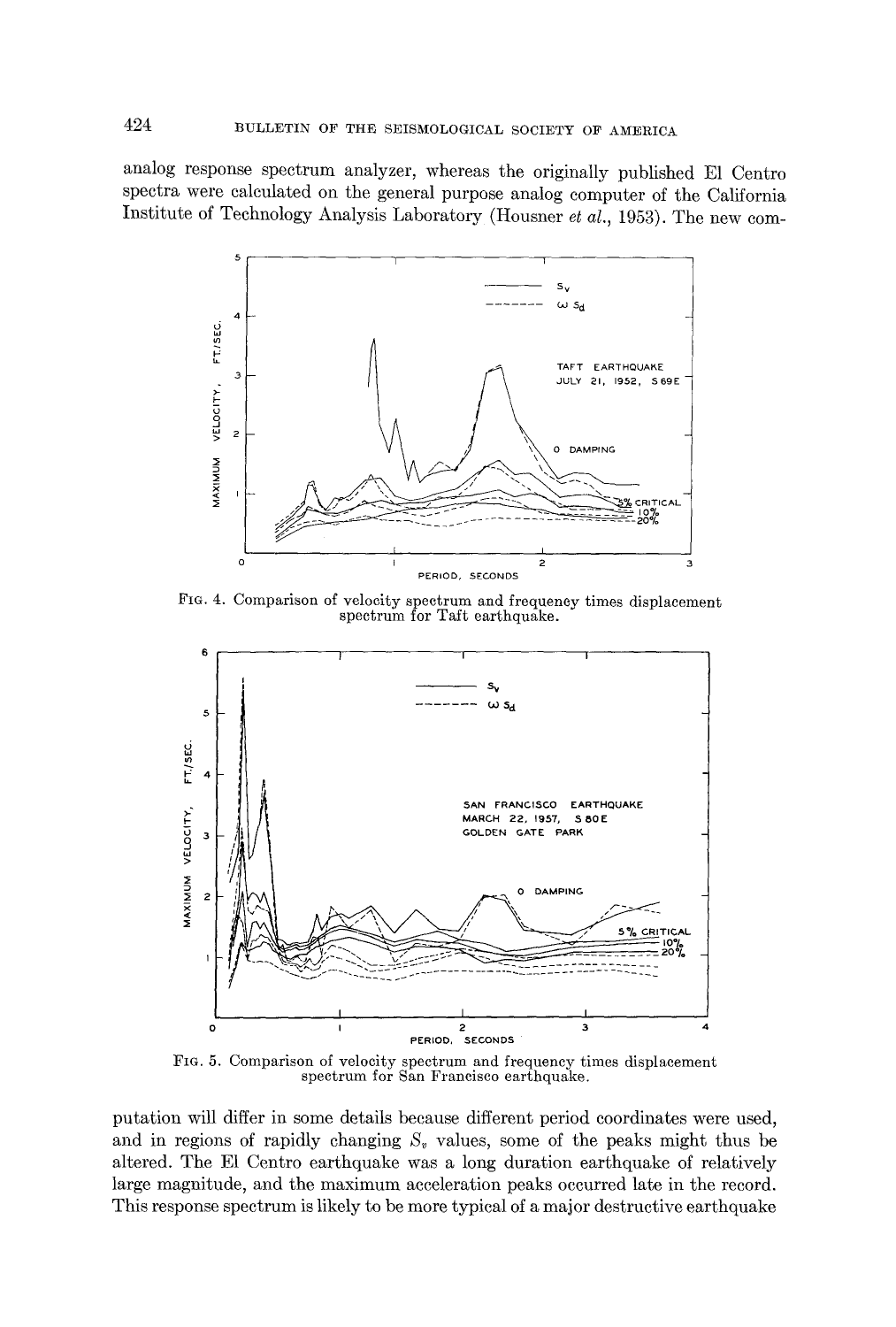than the other two spectra. It will be noted that the approximation of eq. (5) is better for this earthquake than for the others.

We conclude that for the types of earthquakes and the values of structural damping of most concern, the approximation of eq. (5) has an order of accuracy consistent with the original data and the calculation methods. Such an approximation, however, should only be used for earthquake-like excitations having the general character of a random distribution of peaks, and should not be used for other types of excitation without special study.

It has recently been proposed by Fung (1960) that the quantity  $(\omega S_d)$  should be called the "pseudo-velocity spectrum" to distinguish it from the true velocity



FIG. 6. Comparison of velocity spectrum and frequency times displacement spectrum for El Centro earthquake.

spectrum  $S<sub>v</sub>$ . This nomenclature has been adopted by some investigators in the earthquake engineering field (Lycan, 1960; Wiggins, 1961).

# FOURIER SPECTRA AND RESPONSE SPECTRA

The Fourier spectrum of an input function will not only show directly the significant frequency characteristics of the function, but from it the system response can be calculated. The response spectrum has, however, been preferred for structural engineering studies of strong-motion earthquakes, because it, in a sense, combines both the representation of the exciting force and the response calculations. It thus brings together under one representation the major parameters of interest to the structural engineer.

As would be expected, there is a close relationship between the Fourier spectrum and the undamped response spectrum (Kawasumi, 1956; Rubin, 1961).

The exact relative velocity response of an undamped system may be found from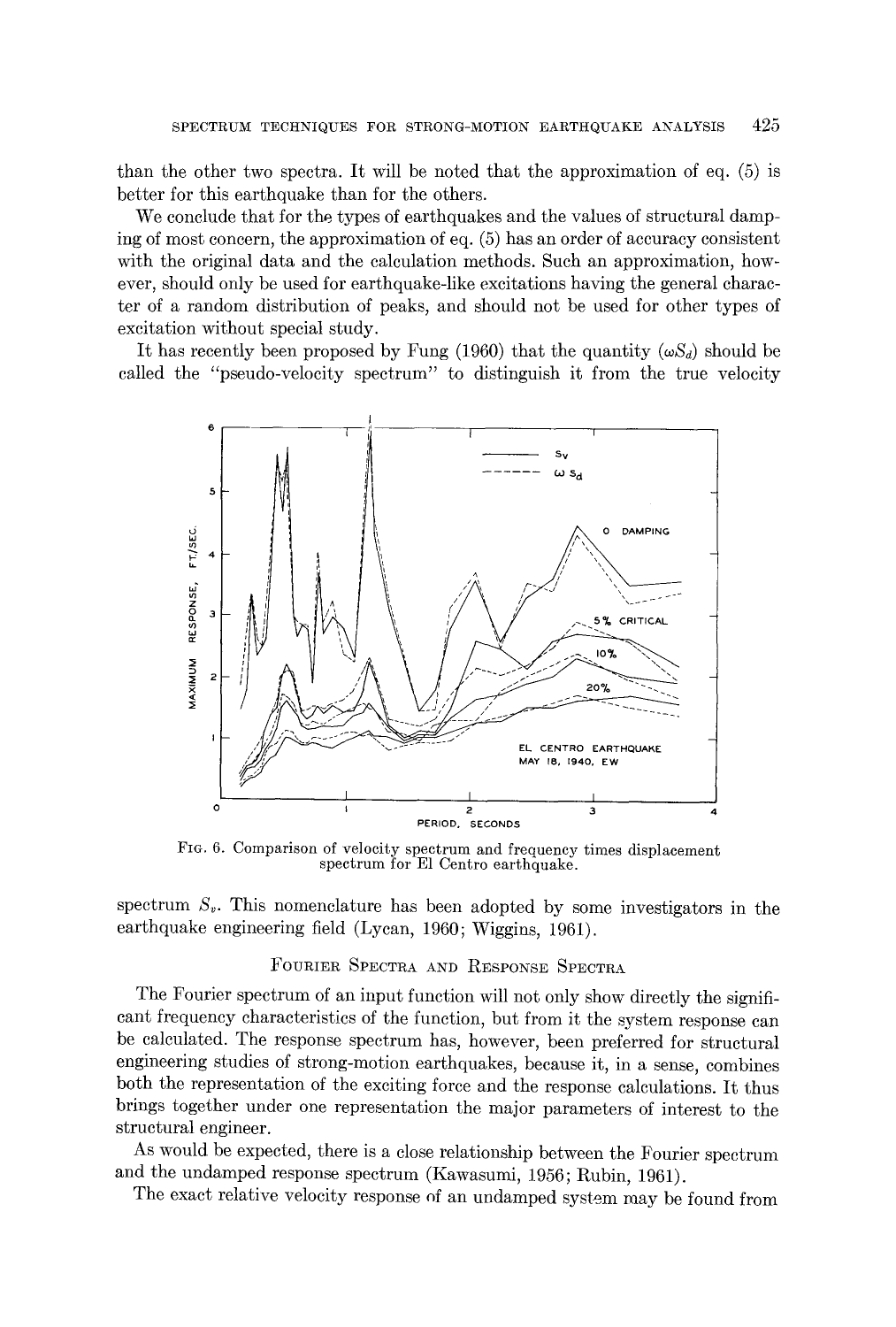eq. (3) to be:

relative velocity = 
$$
\int_0^t \dot{y}(\tau) \cos \omega (t - \tau) d\tau
$$

which can be written as

$$
\cos \omega t \int_0^t \dot{y}(\tau) \cos \omega \tau d\tau + \sin \omega t \int_0^t \dot{y}(\tau) \sin \omega \tau d\tau
$$

The maximum value of this expression is by definition the undamped response spectrum  $(S_v)_0$ :

$$
(S_v)_0 = \sqrt{\left[\int_0^t \dot{y}(\tau) \cos \omega \tau \, d\tau\right]^2 + \left[\int_0^t \dot{y}(\tau) \sin \omega \tau \, d\tau\right]^2} \tag{7}
$$

If it is now supposed that the duration of the earthquake excitation is  $T$ , and that the maximum response occurs at the end of the earthquake at  $t = T$ , eq. (7) becomes:

$$
(S_v)_0 = \sqrt{\left[\int_0^T \dot{y}(\tau) \cos \omega \tau \, d\tau\right]^2 + \left[\int_0^T \dot{y}(\tau) \sin \omega \tau \, d\tau\right]^2} \tag{8}
$$

This is, of course, a very special case, since the maximum response might often occur before the end of the earthquake.

We next note that the Fourier spectrum for a truncated function differing from zero for  $0 < t < T$  would be defined as:

$$
F(\omega) = \int_0^T \ddot{y}(\tau) e^{-i\omega \tau} d\tau \tag{9}
$$

Writing this in terms of sines and cosines:

$$
F(\omega) = \int_0^T \ddot{y}(\tau) \cos \omega \tau \, d\tau - i \int_0^T \ddot{y}(\tau) \sin \omega \tau \, d\tau
$$

The Fourier amplitude spectrum would then be given by the square root of the sum of the squares of the real and imaginary parts of  $F(\omega)$ ;

$$
|F(\omega)| = \sqrt{\left[\int_0^T \ddot{y}(\tau) \cos \omega \tau \, \omega \tau\right]^2 + \left[\dot{y}(\tau) \sin \omega \tau \, d\tau\right]^2} \qquad (10)
$$

Equation  $(10)$  is identical to eq.  $(8)$ , so that for the special case in which the maximum system response occurs at the end of the earthquake, the undamped velocity response spectrum is identical to the Fourier amplitude spectrum of the ground acceleration.

426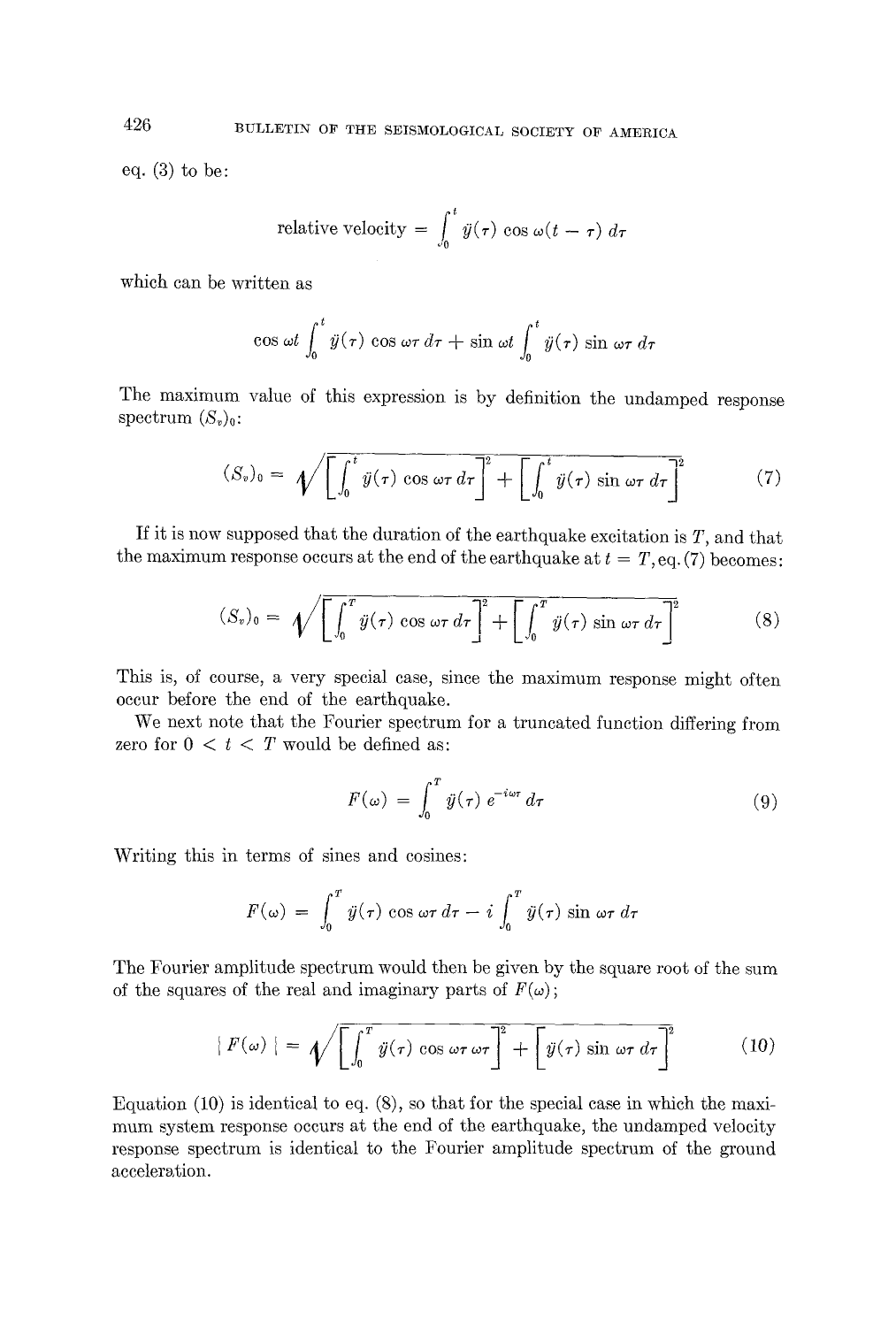The above shows how the electric analog response spectrum analyzer could be used to determine the Fourier amplitude spectrum. By reading the undamped response at the end of the earthquake for each frequency setting instead of picking the maximum response in each case, the Fourier amplitude spectrum could be directly determined.

### FOURIER SPECTRA OF STRONG-MOTION EARTHQUAKES

The Fourier spectra of the ground accelerations of strong-motion earthquakes can be computed either digitally, using the same straight-line approximation for the accelerogram as discussed above for the digital response spectrum calculations, or by analog techniques, as pointed out above. These calculations will be simpler to make than the response spectrum calculations because there is no need to search for maximum values, and because only one curve corresponding to the undamped response spectrum is involved.

There are certain difficulties in the computation of Fourier spectra for functions that do not have a clearly distinguishable beginning and end, or which may be derived from measurements in which signal strength is not much greater than background noise. These difficulties are not important for strong-motion accelerogram analysis, since the beginning of the record is clearly indicated, the amplitude levels are large compared to any extraneous signals, and an appropriate end of record can usually be assigned.

In fig. 7 is shown a comparison of the zero-damped response spectrum and the Fourier spectrum for the Taft earthquake of July 21, 1952, S 69°E component. The response spectrum curve of fig. 7 is the same as that shown in figures 2 and 3. The Fourier spectrum was computed on the Burroughs *220* digital computer from the same input data used for the Response Spectrum, using a similar *"exact"* solution of eq. (10).

It will be seen that the two spectra of fig. 7 are very similar. As shown above, the curves should be identical for any periods for which the maximum response occurs at the end of the earthquake, which evidently happens at many points. The Fourier spectrum values can of course never be greater than the response spectrum values. Periods for which the Fourier spectrum is markedly different from the response spectrum would represent situations in which the maximum response during the earthquake was different from the response at the end of the earthquake, which is of course easily possible.

There may sometimes be a question as when to terminate the strong-motion portion of the accelerogram. To investigate the effects of record length on the Fourier spectrum, two different earthquake time durations were computed. In fig. 8 this comparison can be seen, and it will be noted that while there are differences, there is perhaps no significant difference in the general picture of the major frequency distribution of the function. It will be noted that in fig. 8 not as many points were calculated in the low period region as for fig. 7, and this lack of definition in the curves may account for some of the differences at the low periods.

It is clear that if the only object of the spectrum calculations is to visualize the predominant frequencies in the record, the Fourier spectrum will serve this purpose as well as the response spectrum. The digital computation of the Fourier spectrum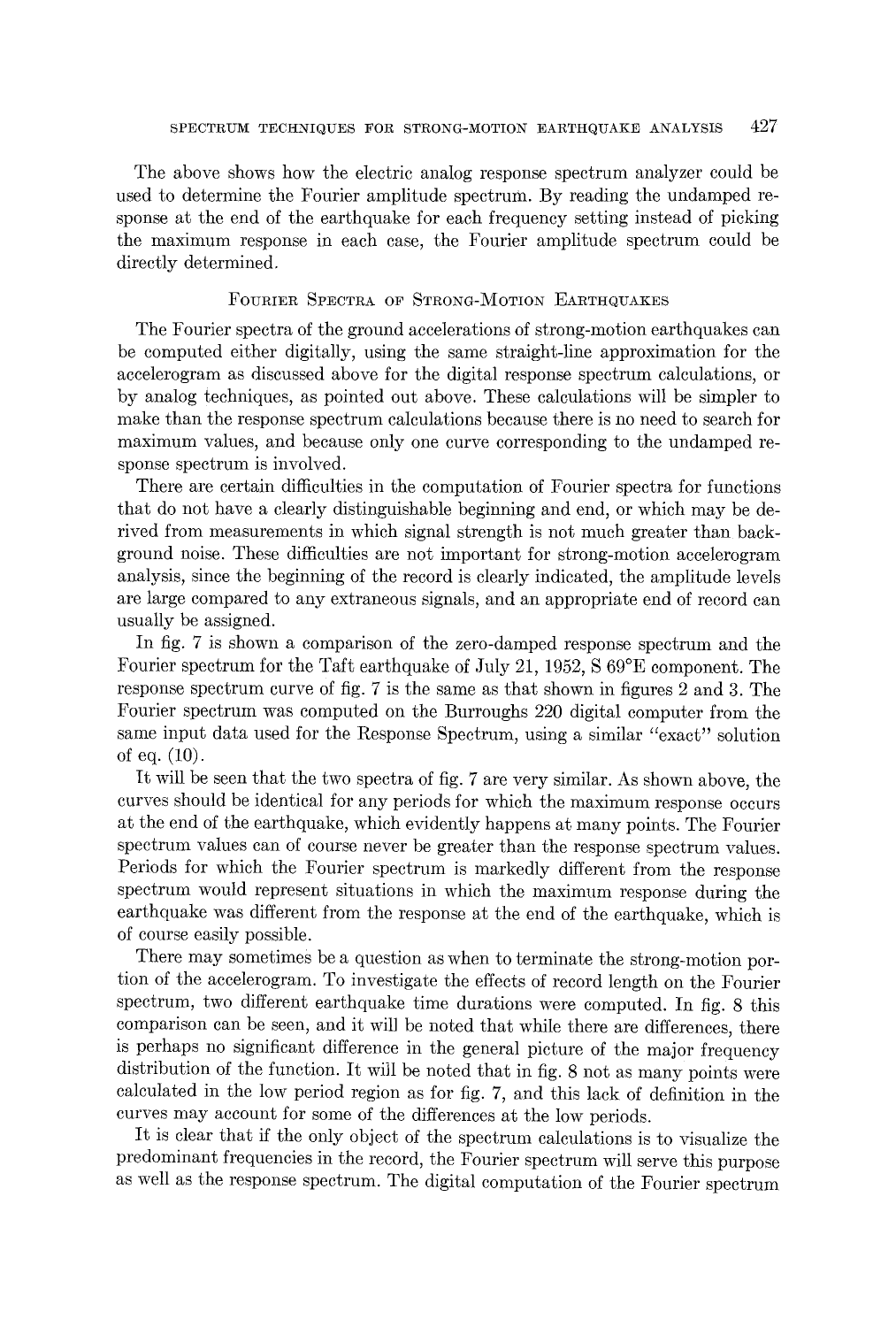takes only  $\frac{1}{3}$  to  $\frac{1}{2}$  the time that the response spectrum calculation would take, although it must be kept in mind that it is the data preparation which is troublesome in either case. The damped response spectrum curves contain of course more infor-



FIG. 8. Comparison of Fourier spectra for two earthquake time durations.

mation than the Fourier spectrum curves, and hence for most earthquake engineering purposes would be well worth the small additional calculation time.

#### **ACKNOWLEDGMENTS**

Thanks are expressed to W. D. Iwan and M. E. J. O'Kelly for preparing the digital data and the computer program, and for carrying out the computations for the response spectrum comparisons and for the digital Fourier spectrum determinations. The computations and studies of the displacement and velocity response spectra were made by Mr. A. R. Chandrasekaran of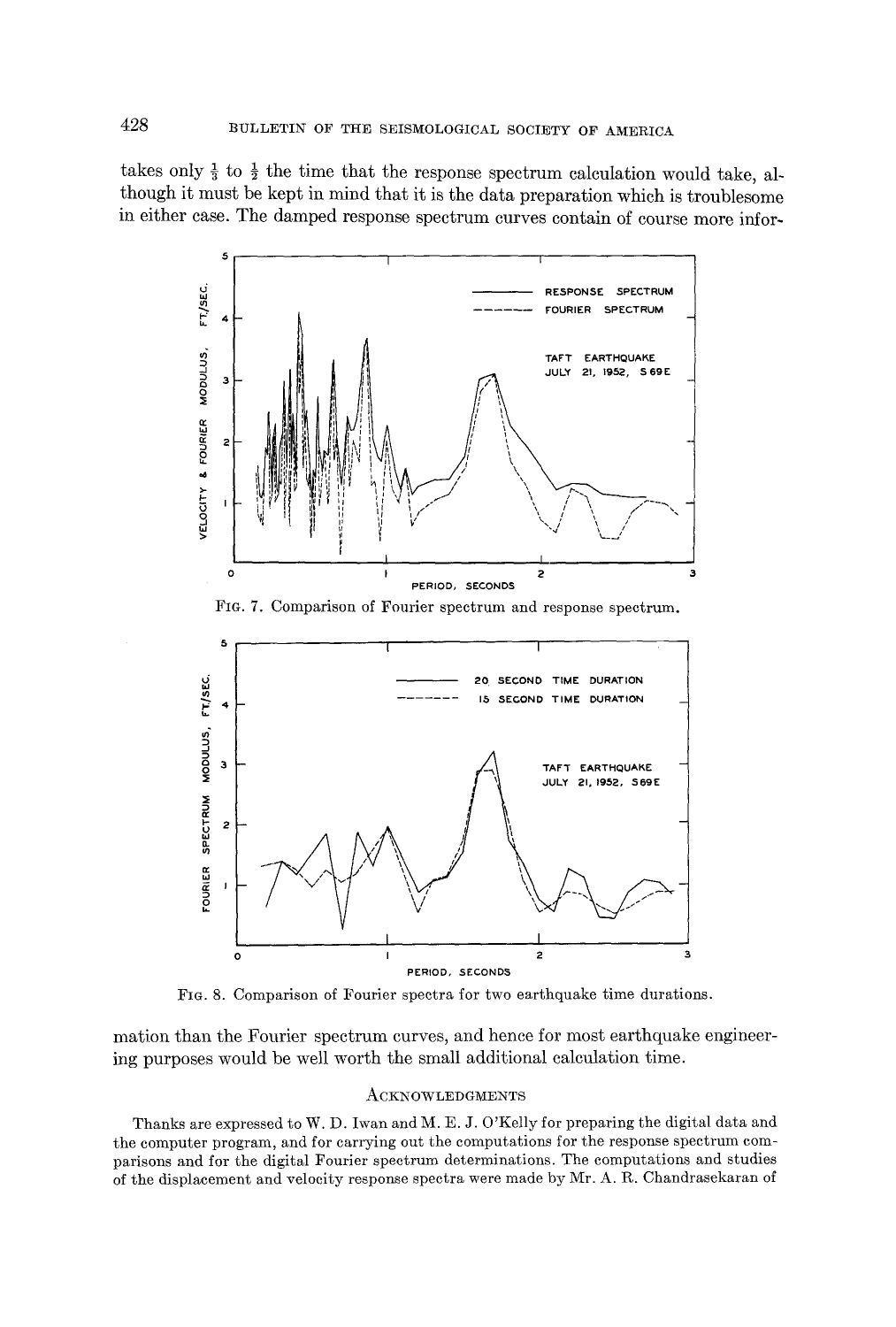the Department of Civil Engineering, University of Roorkee, India, to whom thanks are also expressed. Professor Glen V. Berg of the Department of Civil Engineering, University of Michigan, made available his digital data and computed Response Spectrum results, and contributed useful comments and suggestions which are much appreciated. The studies were supported in part by a grant from the National Science Foundation through the Engineering Sciences Division.

#### **REFERENCES**

Benioff, H.

- 1934. "The Physical Evaluation of Seismic Destructiveness," *Bull. Seism. Soc. Amer.;*  24 : 398-403.
- Berg, G. V., and G. W. Housner,
- 1961. "Integrated Velocity and Displacement of Strong Earthquake Ground Motion," *Bull. Seism. Soc. Amer.;* 51: 175-189.
- Biot, M. A.
	- 1941. *"A* Mechanical Analyzer for the Prediction of Earthquake Stresses," *Bull. Seism. Soc. Amer.;* 31: 151-171.
- Blackman, R. B. and J. W. Tukey,
- 1959. *The Measurement of Power Spectra,* Dover Publications, Inc., New York.
- Caughey, T. K., D. E. Hudson, and R. V. Powell,
- 1960. *"The* CIT Mark II Electric Analog Type Response Spectrum Analyzer," Earthquake Engineering Research Laboratory, California Institute of Technology, Pasadena.
- Fung, Y. C.
	- 1960. "Shock Loading and Response Spectra," *Shock and Structural Response,* (ed. M. V. Barton) The American Society of Mechanical Engineers, New York.
- Housner, G. W.
- 1953. "Analysis of the Taft Accelerogram of the Earthquake of July 21, 1952," Earthquake Engineering Research Laboratory, California Institute of Technology, Pasadena.
- Housner, G. W., R. R. Marte], and J. L. Alford,
- 1953. "Spectrum Analysis of Strong-Motion Eearhquakes," *Bull. Seism. Soc. Amer.;* 43: 97-119.
- Housner, G. W. and G. D. McCann,
	- 1949. "The Analysis of Strong-Motion Earthquake Records with the Electric Analog Computer," *Bull. Seism. Soc. Amer.;* 39: 47-56.
- Hudson, D. E.
	- 1959. "Lecture Notes on Structural Dynamics," Department of Civil Engineering, University of Roorkee, Roorkee, India.
	- 1956. "Response Spectrum Techniques in Engineering Seismology," *Proc. World Conference on Earthquake Eng.,* Earthquake Engineering Research Institute and the University California, Berkeley.

Hudson, D. E. and G. W. Housner,

1959. "Response Spectrum Analysis of the March 22, 1957 San Francisco Earthquake," *San Francisco Earthquakes of March 1957,* Special Report 57, California Division of Mines, San Francisco.

- 1956. "Notes on the Theory of Vibration Analyzer," *Bull. Earthquake Res. Inst.,* Tokyo University, Vo]. *XXXIV,* Part I.
- Lycan, D. L.
	- 1960. "The Effect of Structure and Foundation Interaction upon Shock Transmission," Mise, Paper No. 2-402, U. S. Army Engineer Waterways Experiment Station, Corps. of Engineers, Vicksburg, Mississippi, (PhD. Thesis, Department of Civil Engineering, University of Illinois, Urbana.)
- Rubin, S.
	- 1961. "Concepts in Shock Data Analysis," Chap. 23 of *Shock and Vibration Handbook,*  (ed. C. M. Harris, and C. E. Crede), McGraw-Hill Book Co., Inc., New York.

Kawasumi, H.